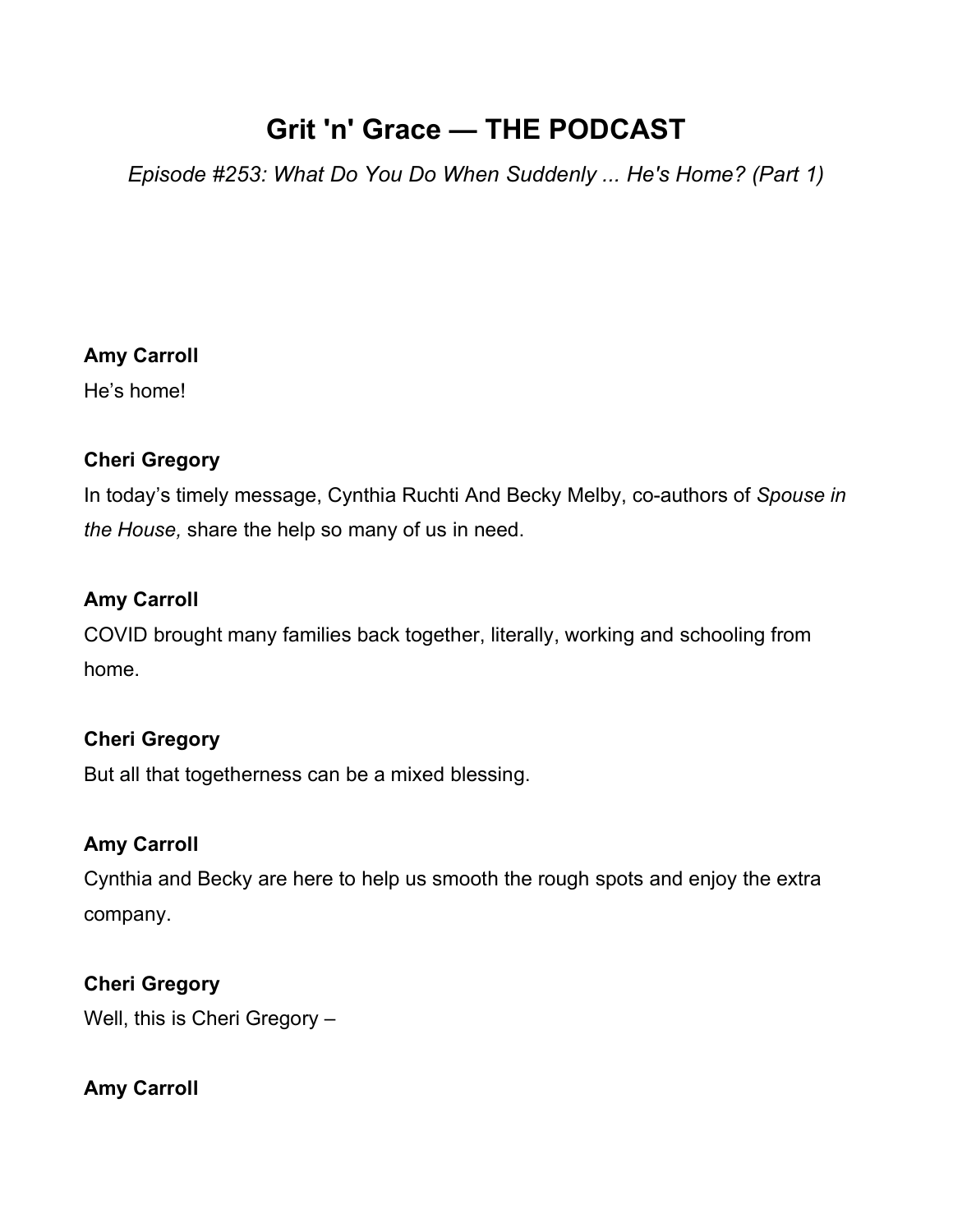– and I'm Amy Carroll –

### **Cheri Gregory**

– and you're listening to Grit'n'Grace: The Podcast that equips you to lose who you are not love who you are, and live your one life well.

## **Amy Carroll**

Today we're talking with Cynthia Ruchti and Becky Melby, co-authors of *Spouse in the House: Rearranging Our Attitudes to Make Room for Each Other*.

## **Cheri Gregory**

Cynthia Ruchti tells stories hemmed in hope through her novels, novellas, devotions, and nonfiction; and through speaking for women's events, retreats, writers conferences, and workshops. She's also a literary agent with Books & Such literary management. Cynthia and her husband Bill live in the heart of Wisconsin, not far from their three children and six grandchildren.

## **Amy Carroll**

Becky Melby has authored more than 20 novels and novellas. *Spouse in the House* is her first nonfiction book release. The Melbys have four sons and 15 grandchildren, and make their home in southeastern Wisconsin. When not writing or spoiling grandchildren, she may be found touring the country with Bill in their camper or on their Honda Goldwing motorcycle.

## **Cheri Gregory**

Two's company, especially for those who love each other.

## **Amy Carroll**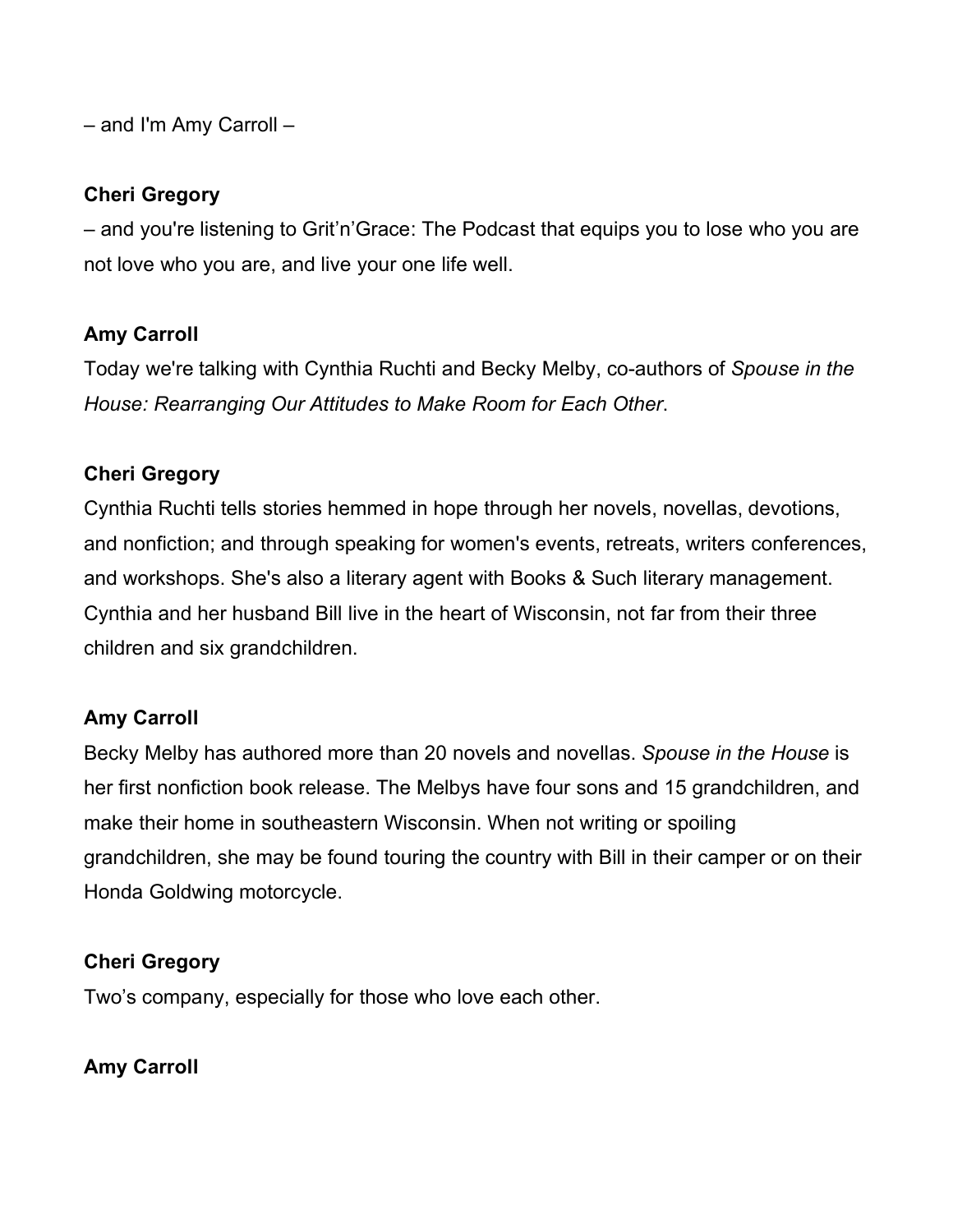So what happens when due to retirement, working from home, or even running a business together spouses find that being in the same space all at the same time is awkward, complex, annoying, and just plain challenging.

## **Cheri Gregory**

How can partners coexist without co-exhausting each other?

## **Amy Carroll**

Cynthia Ruchti and Becky Melby know all too well how adjusting to a new all-the-time closeness can cause the bliss of marriage to form blisters.

**(Both laugh)**

## **Amy Carroll**

I love that.

## **Cheri Gregory**

That's hysterical.

Drawing from their experiences, and from men and women across the country in the same situation, the authors take a deep breath and dive into the root causes of the discomfort.

## **Amy Carroll**

They dig into the ways God's word addresses the topic, and they offer practical tips for learning the spiritual, emotional, relational, and even physical steps that can help readers replace irritation with peace.

## **Cheri Gregory**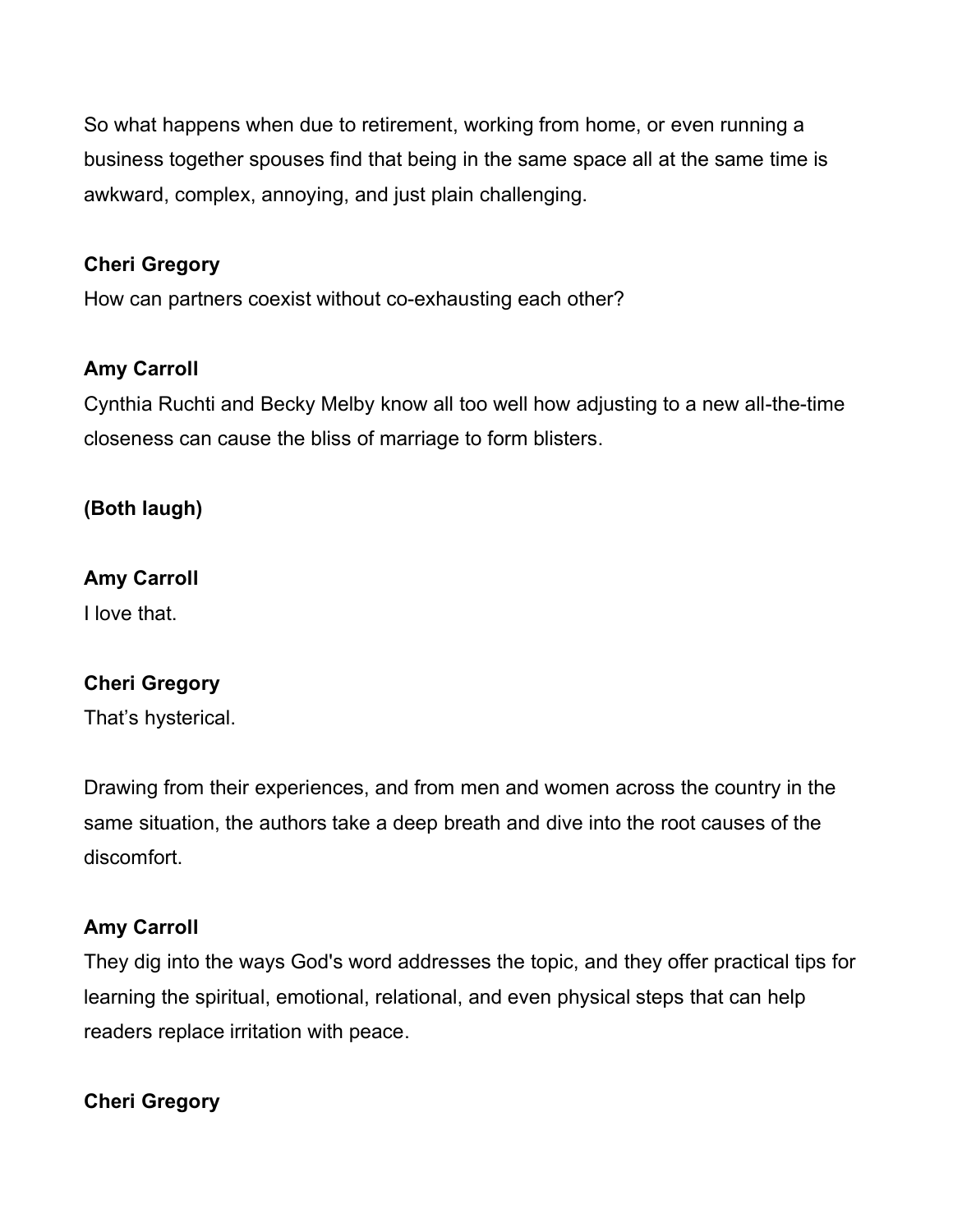For the Christian woman who wants her home to be a refuge of peace and serenity for all,

## **Amy Carroll**

and who wants to know that she isn't alone in the mental and physical claustrophobia of too much togetherness,

## **Cheri Gregory**

*Spouse in the House* is a vulnerable, charming, and pragmatic breath of hope.

## **Amy Carroll**

Cynthia and Becky, something tells me that this book has a little bit of a backstory. So what made you decide to write *Spouse in the House*?

### **Becky Melby**

Frustration.

## **Amy Carroll**

I feel that, Becky.

### **Cynthia Ruchti**

Real life.

### **Becky Melby**

We were you know finding ourselves moving into this same season of life together, and, you know, doing a lot of commiserating and encouraging each other, and then we started realizing we're not alone. We're not the only women going through this. And maybe we should take what we were learning and put it into book form.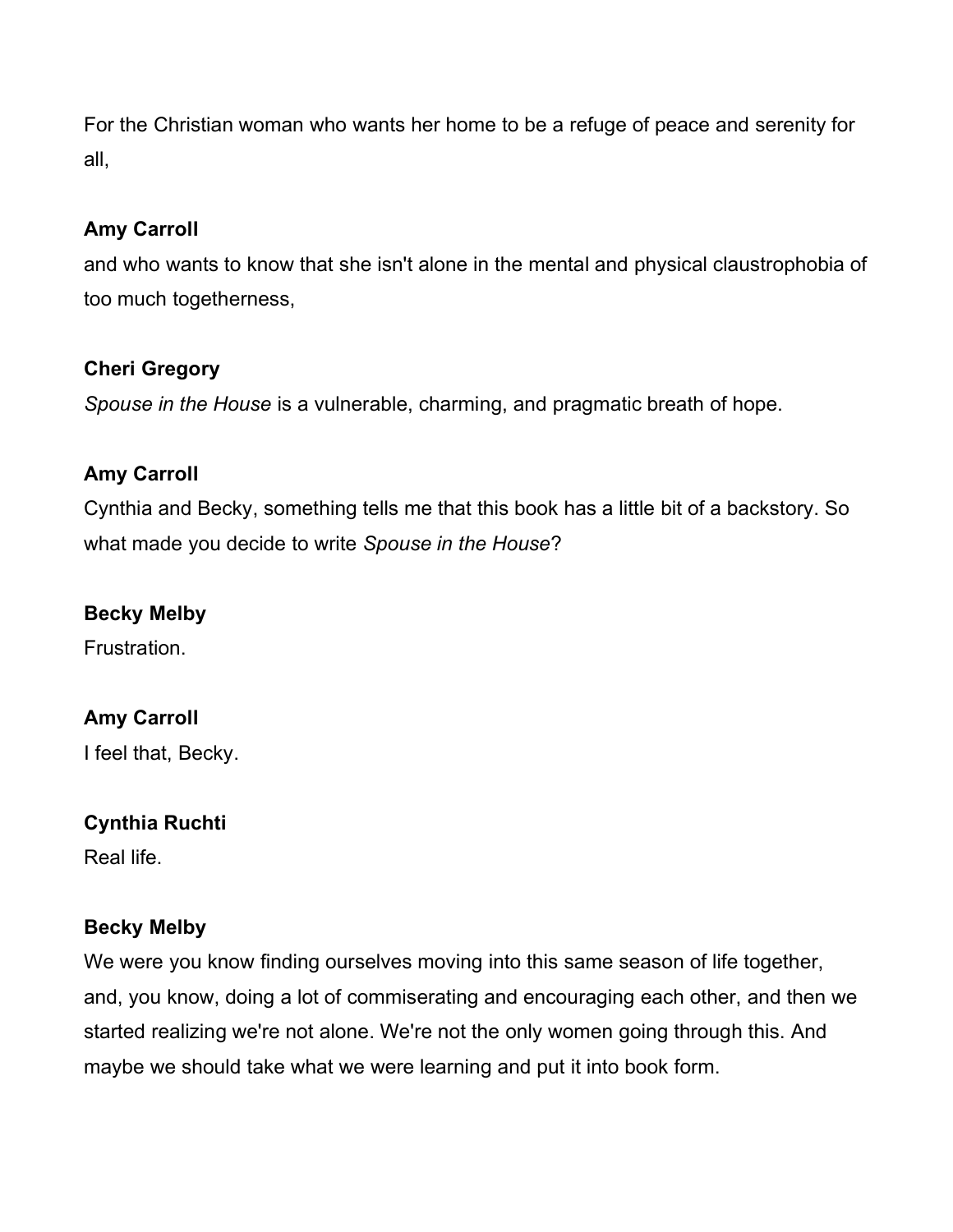## **Amy Carroll**

So I'm going to do a little follow up. So what did spouse in the house look like for you? And what have you seen in other women in your world?

## **Cynthia Ruchti**

For me, my husband actually was forced into early retirement at 50, which if you ask me is way too early, because in my mind, retirement isn't an actual word. It's not a real word, we use it, but I couldn't imagine retiring from anything that I was doing. But that 50 age range where all of a sudden, he was home all the time so early in life, let's say, thrust us into that for a while. And then after just a few months worth of golfing and fishing and hunting and puttering around the house and not being able to pay our medical insurance, we realized that perhaps he could find another job and postpone real live retirement a little bit longer. And then he had a physical problem that meant that he was again kind of semi-retired and then now he's back to working two days a week. So that will soon end, but we have been in and out of that stage a lot. So that's what thrust us into this. It's a different story for Becky, but I came to that place of trying to navigate my work from home all the time, and his in-and-out for extended periods of time. And then Becky has a different story to tell.

### **Becky Melby**

My husband was – he owned his own business. He's a chiropractor, and so for 35 years, he left the house at 8:30 in the morning and came back at 6:30. I worked for him for a while, and then retired, if that, you know, can use that word from that job to come home and write full time. So I had the whole house to myself, I could, you know, set my own schedule, if I wanted to go out for lunch with somebody, I moved my laptop around the house. So I'd stand at the counter, I'd sit on the couch, go to the kitchen table, I could spread papers, I could spread laundry all over. So when he first started, it was semi-retirement. So I thought that had given us enough time to adjust to him being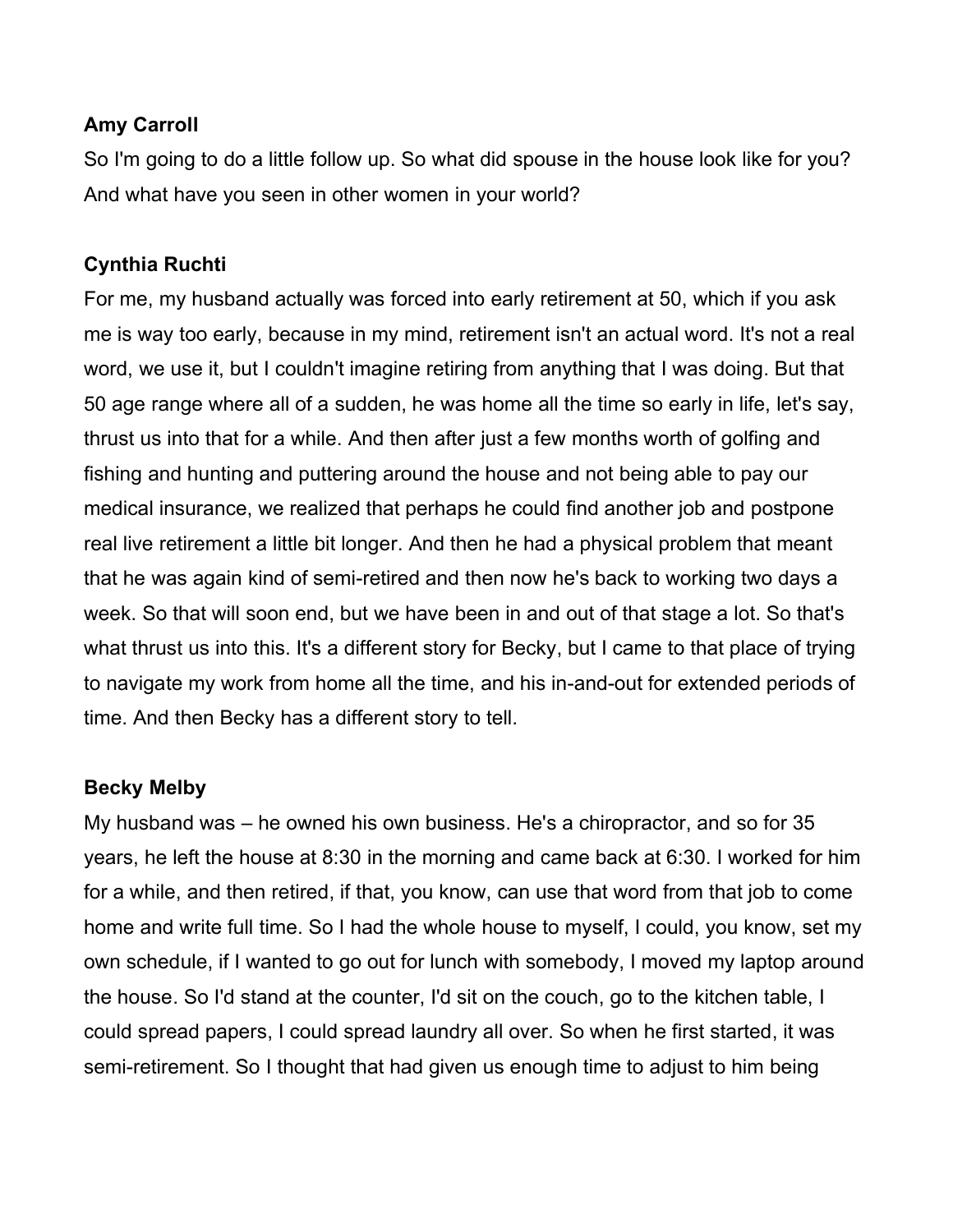home all the time, and found out when it actually happened that I really wasn't all that prepared.

You had asked about other women. The first time I mentioned to an old friend that my husband was considering retirement, she slid her hand over mine and she just kind of nodded like I feel your pain. Went on to tell me how she she doesn't you know, if she says, you know, I think I'll go pick up a loaf of bread, her husband immediately grabs the keys. And she's like, you know, can't even go to the grocery store alone.

## **Cynthia Ruchti**

And the interesting background to all this is we love our husbands.

## **Amy Carroll**

Exactly.

## **Cynthia Ruchti**

Everyone would say we love being with them. We love who they are, we chose good men, which is a really good first step, we chose good men. But that doesn't mean that there aren't going to be those pinch points if you all of a sudden find yourself 24/7 with someone, even someone that you cherish and love.

## **Amy Carroll**

Oh, such a great point.

## **Cheri Gregory**

Absolutely. Well, and I love the variety that you've shared, because you're making me realize – my husband's a teacher. And so we would go through 10 months of not seeing each other hardly at all. And we understood, because we were both teachers. And then suddenly two months where he was home and making up for lost time. And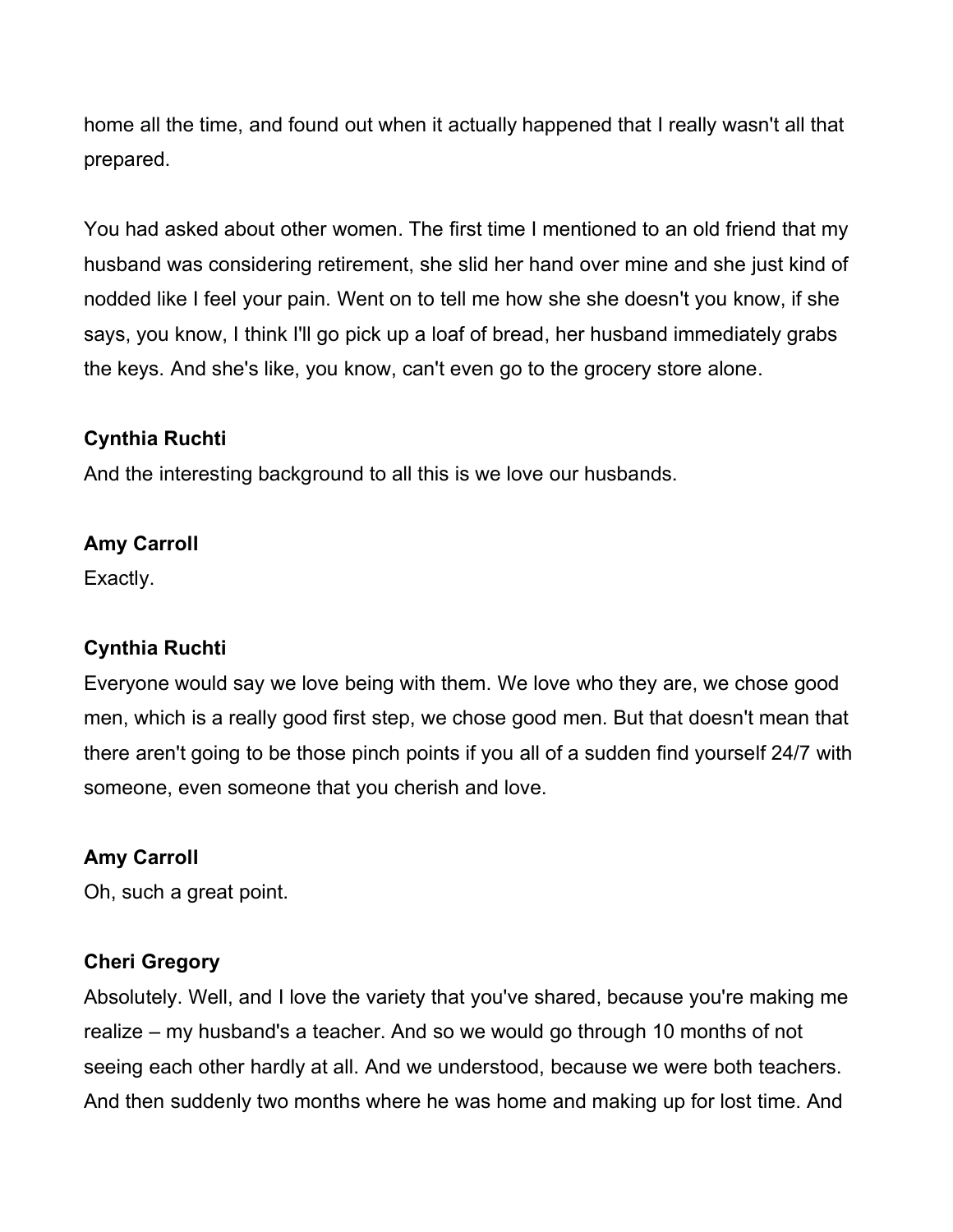you know, every summer I looked forward to it. And then I looked forward to the start of the new school year, because there is such a thing as too much of a good thing.

Alright, your book *Spouse in the House*, was in the works prior to March 2020. How did it take on a whole other life after the initial COVID-19 shutdowns? And how can couples who aren't home together for most of the day benefit from reading this book?

### **Becky Melby**

I think the most drastic thing is that we were meeting people who were thrust into this, you know, where we had had a little bit of warning. And I could identify because years ago when I was pregnant with my third child, my husband came home with a pink slip, and he had lost his job. So you know, I kind of understood from experience that feeling of you know, wow, we were going along at a pace that we could both handle, we had a routine, we knew who did what, who took care of the kids, who, you know, who paid the bills, and then all of a sudden that changed drastically. And that's what you know, thousands of couples found themselves in that situation in the past year and a half.

### **Cynthia Ruchti**

I think in a way, a lot of people initially might have thought, oh, this will be cool, even though it was not of their choosing, the stay at home orders. But it might have seemed like a snow day at first. But then it was a snow day and then another snow day and another snow day with no end in sight. And that also, added to that, was this upheaval of there are financial constraints we didn't know we were going to have. Our house felt big enough before. Now it doesn't feel large enough. Maybe we need to remodel. We saw a statistic that said that Googling 'remodeling your home' escalated by 650% during the last couple of years, because there were so many people thinking 'What do we do so we can survive in the same space together?'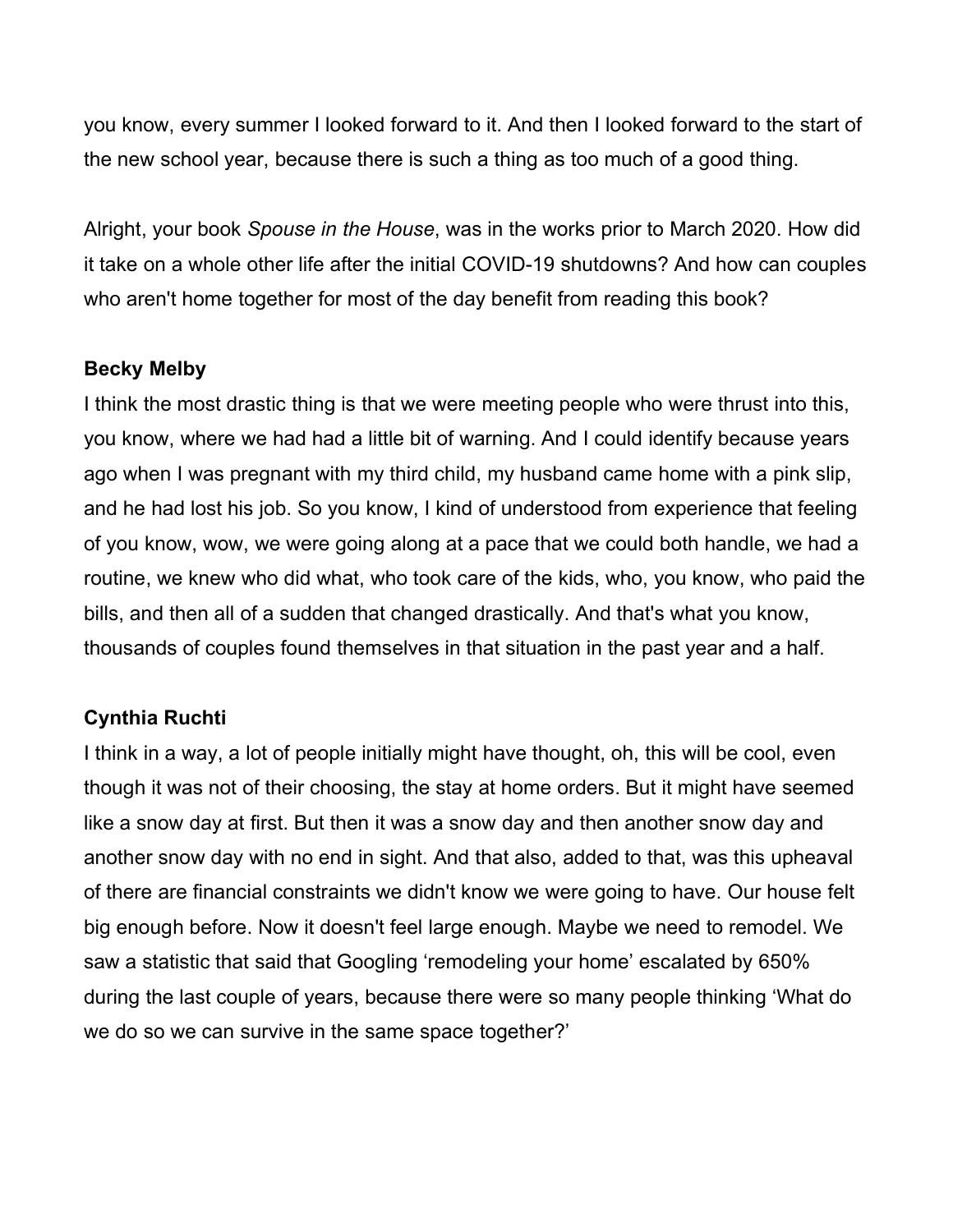And then there were another number of couples who found out that the work from home was going to be permanent now, it wasn't going to be just for a season. So that added not only to the the confines of being 24/7, which is a lot of time breathing the same air, but also those additional stressors that came in, the financial stressors, the health concerns, what happens with our children or our grandchildren. There were some people like us who we were doing virtual school, we were the virtual school location for a couple of grandchildren. So more people crammed into this 24/7 kind of idea with uncertainty and uncertainty in just about anything can create chaos in our homes. We were hoping for the peace that we had established in our home to maintain itself throughout any kind of crisis, whatever it would face, and didn't happen perfectly and it didn't happen every single minute. But during that process, then we began to see, boy, it's not just us, it's not just the age group of the 10,000 boomers per day who are retiring in the US alone. But it was a whole culture full of people who were having to rearrange their attitudes to make room for one another.

### **Amy Carroll**

It just is such a timely book. It's amazing, because I had such a before and after. My husband had been traveling half the time the year before, so I was home half the time by myself. And then suddenly, not only was he home full time working with me, but our oldest son bounced home because he had been on a national Broadway tour. So the house got very full, very, very fast.

So talk to us a little bit about those before and afters for you guys and others that you've talked to. How did life change? What were the challenges? And what were your husbands saying about all this, too?

#### **Becky Melby**

I think one of the biggest things, you know, it's just you have to have the discussion of who does what when? Because, you know, we had pretty much had traditional gender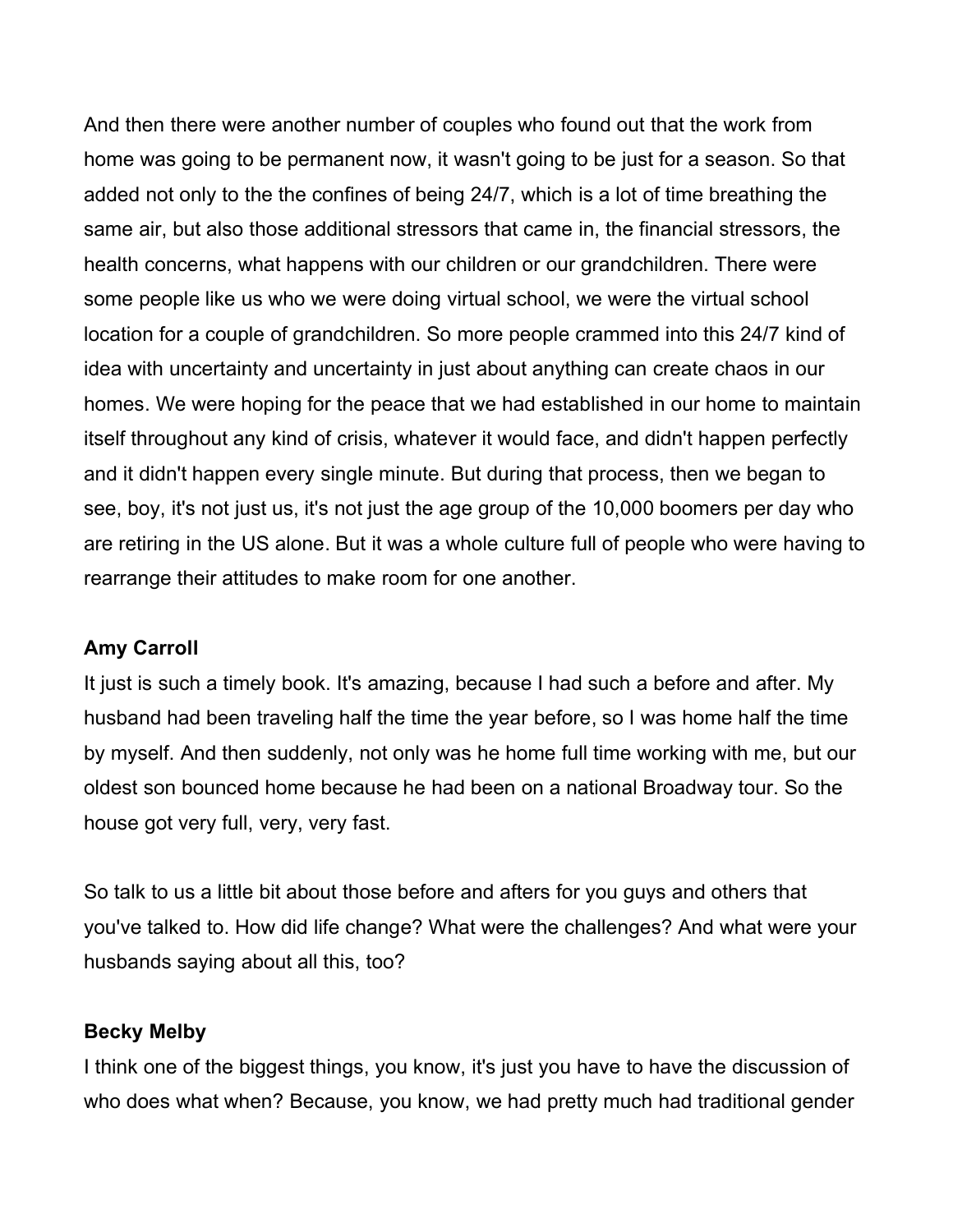role, you know, models the way our parents did back in the 50s and 60s; well then, you know, when one spouse is suddenly there, 24/7 it's easy, if you're the one who's been home, especially, to kind of feel like why am I still doing everything I did while you were at work, and now you're not working? So as many conversations as you can have, before the fact to prepare yourself, you know, just talk about chores.

And you know, when it comes to things like that people have natural, you know, abilities; play to your strengths, and include the kids in that too. So, you know, one of my kids would seriously get sick to his stomach if he had to handle dirty dishes. So he was the one who unloaded the dishwasher. But it's just, you know, understanding people's strengths. And I think the other thing is, is talking about your hopes and dreams and your bucket list and having the mindset, you know, how can I make this the best situation for my spouse, rather than constantly thinking how can he help me? So you know, one of the Bible verses that we've used is, you know, outdo one another in showing love from Romans 12. And I just, I think, if that's your mindset every morning, it's not going to be perfect, but it's going to bring things into a better order.

### **Cynthia Ruchti**

I think when it comes to challenges, too, of that suddenly we're both home all the time, one of the challenges from my end, and probably from Becky's too was that the house had felt like our business that we were running, it felt like a business. And now all of a sudden, there's a, we're bringing a partner into the business part of just running the home. And we may or may not agree with a partner's decisions. I had to be okay with the fact that my husband doesn't do colors or decorating. That's fine. He had always left it to me. But now he saw what I did all the time. As if he was looking over my shoulder.

But from the guy's perspective, I think my husband's adjustment have been more related to my needing to be careful that he doesn't feel like a stranger in his own home, or a visitor to his own home. Becky often uses this example. It's not me, my son, my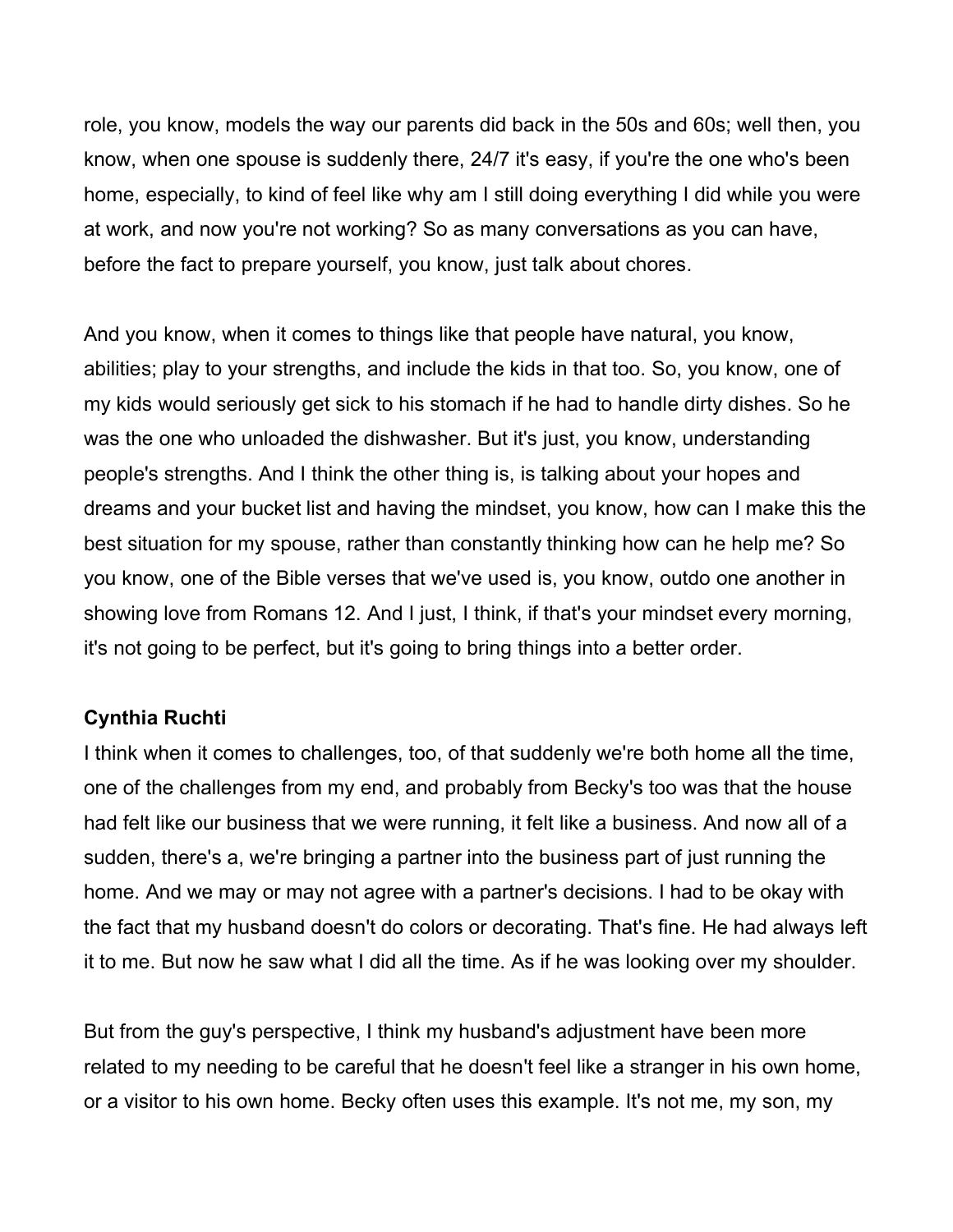dishwasher, it's not my kitchen, it's not my dining room, it's not my house, and his garage. This is ours. And what she had expressed several times that I picked up on that both as a friend and then as a co-writer with her, that concept that the 'our' of all of this really makes a difference. So if we see that the chores that need to be done are our chores, the challenges that are faced are ours, and then recognizing too that the guy coming, let's say – it isn't always like this. Sometimes it's the woman returning from full time work and the husband has been at home. That's the case in my daughter and my son-in-law's life.

But sometimes it's that idea that recognizing and realizing that whatever we're giving up in space or air or elbow room, the husband has had to give up something too. They may have given up the dream career or they may have given up the job that gave them a reason to get up in the morning. We all have our needs, too, we have our needs as a couple; and addressing those, not neglecting those is another element that helps if we're aware that it's a possibility. And then we talk about it. Like Becky said, just we have to talk about everything in kindness, and courtesy, and the kind of sensitivity that we would exhibit with any other human being other than the one we're living with.

#### **Cheri Gregory**

I love how you talk about us approaching the home as a business. That really resonates with me. And yeah, you know, one of the things that irritated me the most when my husband would go shopping during the pandemic, is he bought things that weren't on the list. And when I say things, I mean, he became a cheese connoisseur. And so these things came with \$15 price tags that were not in my budget, let's be clear, it felt like my budget. And yet those choices were important to him. And he was experimenting. And you know, it was one of those things that gave him some agency and some joy. But it did take me some missteps, shall I say, to realize this is not my business alone. So that's a great way to frame it.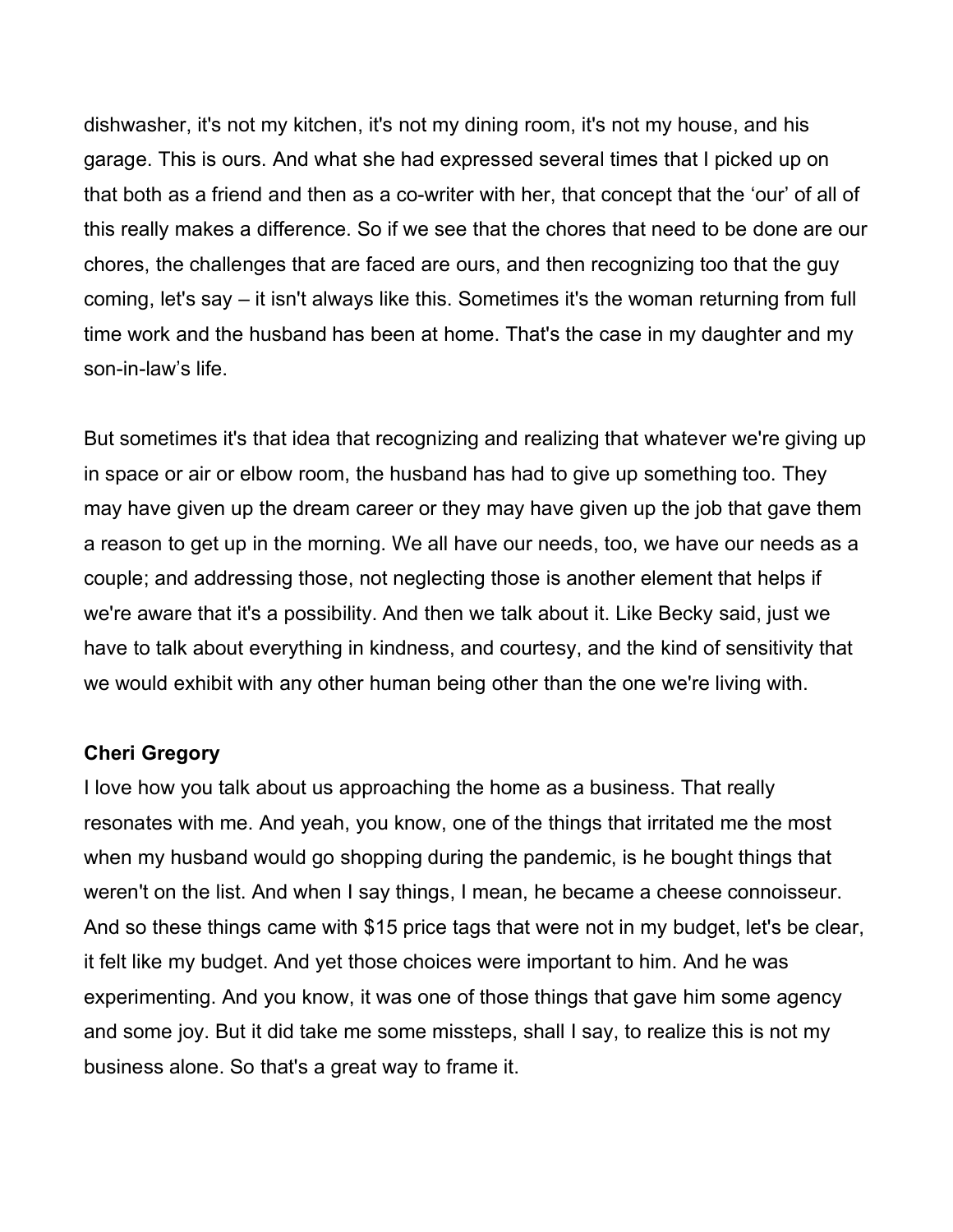So here's the curiosity question. What did you each learn about yourselves and your marriage, as you wrote *Spouse in the House*?

#### **Becky Melby**

I hate to admit, but one of the things that I learned as we started to write is just how selfish I really am. Because, you know, we kind of felt like we wanted to put it out there right in front, that we are not experts. We're not marriage counselors, we're only writing from a place of experience; but we felt we needed to also be writing from some sense of victory, at least in you know, in quite a few areas in our lives, and to realize that I wasn't as victorious as I wanted to be. But I'm so grateful that this project gave that push that I really needed. We are in, I mean, I thought we were in a good place, our marriage when we started writing, and I know, Cynthia thought the same thing. But I think we would both say we are, our relationships are much better, much richer, house is much more peaceful. Because we had to look at all of these issues. How are we sharing our time? How are we sharing our space? And really, we had to implement some things, we had to put some, some plans in place.

### **Cynthia Ruchti**

I think for me, one of the things – in addition to exactly what Becky also learned, but for me, one of the things was that this marriage deal is a lifelong learning experience. I kind of thought when I got married 100,000 years ago, that if I could make it through the first couple of years, and we could iron out some of those wrinkles, in the first couple of years, we'd have it made close to the rest of the way of marriage, it would be natural, everything would be natural, it would just get sweeter and sweeter as the days go by.

And the truth of the matter is if we're not intentional, our entire marriage, and especially in those days, when we're coming to – either by season of life, coming to a place where we will be spending more time together and things have shifted, everything is shifted, how many people are living in the home, what we do with our time, how much time is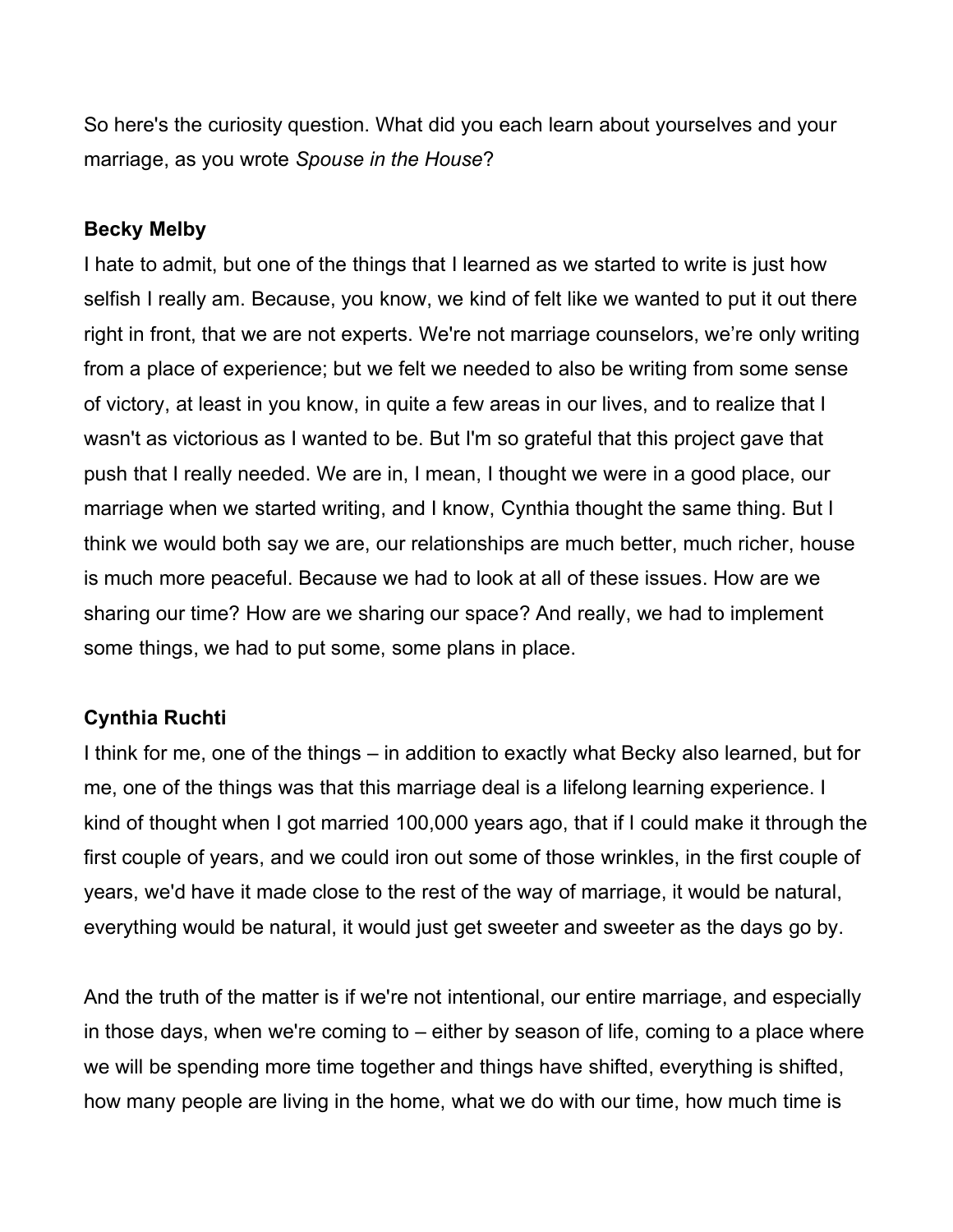available to us; or it's a sudden shift like it has been for many in the past couple of years. If we're not intentional about that, it's a real easy place for ugly stuff to start to come in and – coasting just like anything, if you're riding a river and you decide you're not going to paddle anymore, you're going to be going in the wrong direction. You can't just lay the paddle aside. You're in the same canoe, that's great, but you won't be going where God intends you to go. So for me one of those things was I need to constantly be learning through the process of writing the book, I learned a whole lot about myself, what I needed to be more overt about, there were things that I thought my husband knew about how much I appreciated him. And then I realized he needs my applause. Even though verbal affirmation isn't his primary love language, he does need it. So even if he looks like he's a little Cheshire Cat smile, if he did unload the dishwasher that day, my appreciation of it as opposed to thinking well, it's about time, but my gratitude for it is going to build a relationship rather than decrease it. So that for me was one of the primary things.

### **Amy Carroll**

Well, that's good, and it really ties into this next question. You guys had a great quote in the book that says "Couples go to premarital counseling before saying 'I do,' why doesn't someone create pre-retirement counseling so we're ready to say 'I still do' all the time." So what were some of the things that you learned as you wrote that we can do in preparation for this stage of life?

#### **Cynthia Ruchti**

For me, I think the preparation had so much more to do with heart, my heart and my internal thinking and my internal language, than it even did the externals, but yes, we had to talk about things. We had to talk about them honestly but kindly. One of my main eye opening moments for me was realizing that I was living with my brother in Christ, who is my husband, I was living with somebody who was related to me by the blood of Jesus. I know that sounds terribly spiritual. But it was an important thing for me to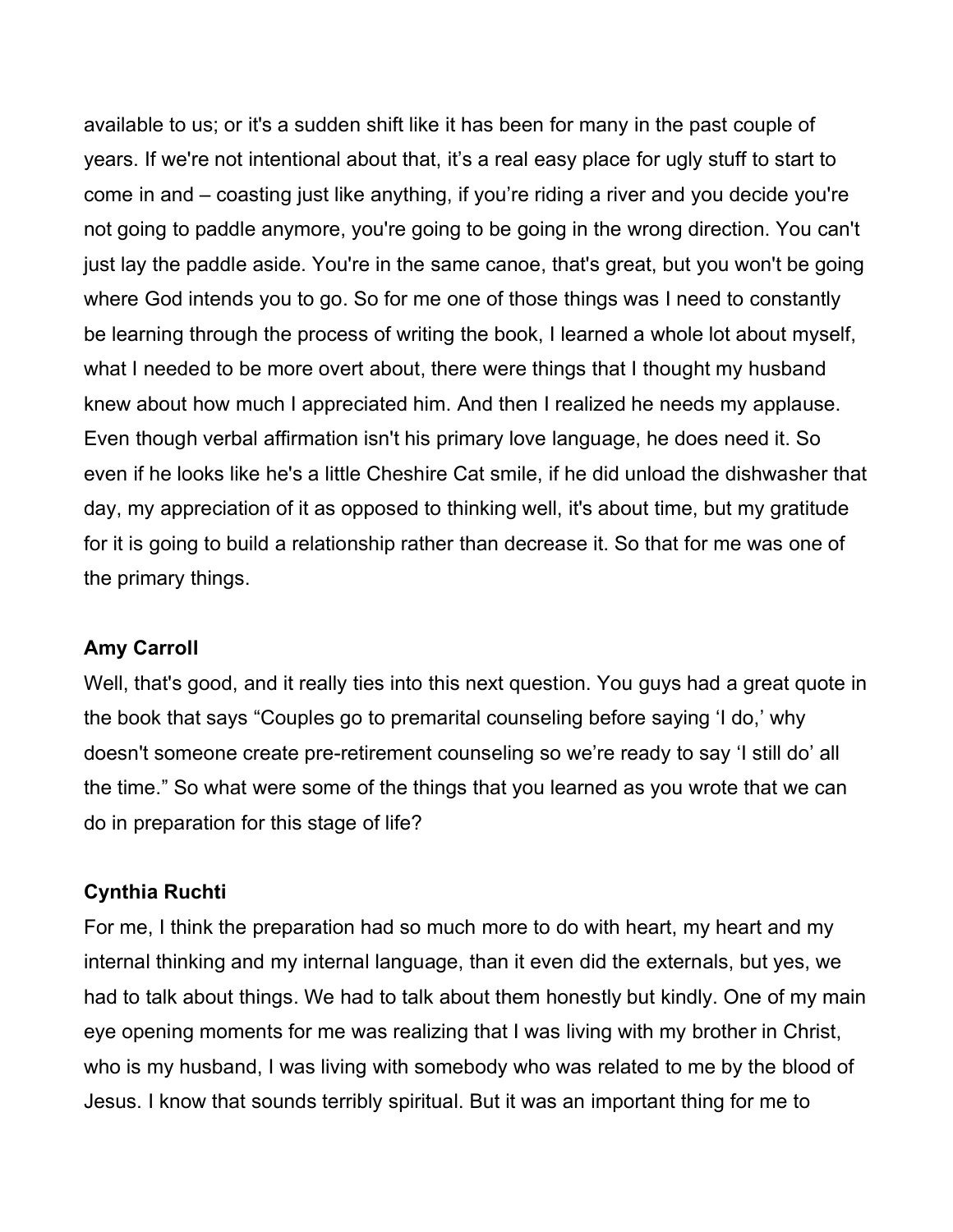realize. So God had said a lot in his word about how we're to treat one another within the family of God. And then I realized, oh, those verses also mean my husband, and not just the verses that specifically say, husband do this, and wife do this. But those other verses that are talking about that overt kindness, or that showing love and everything, or that enduring and being patient when with one another, think about applying the fruit of the spirit to the marriage relationship, or any of the other principles in the Word of God that I might have skirted over and thought, yeah, that's for something else.

So my internal adjustments were a big, big part of our being able to handle this and then realizing that as we talked about it, we had to figure out. And Becky has a lot of great things to say on this particular subject. But we had to figure out how much it meant to have conversations and be okay with having conversations that were completely honest.

The other day, I had an opportunity where my husband needed something from me, which I knew in my mind didn't have to be done right that minute. And I was in the middle of a big work crisis. And I had the courage to say to him, honey, I love you. But I can't do that right now, I will get to it just as soon as I can, once this problem is solved, but this one has to take priority right now. And because I said it kindly, he could accept it and not feel like he was being second place in what the need was. We had to build that foundation where he could trust that I was being honest with him, but in a kind way, and vice versa.

#### **Becky Melby**

I think when we think of the questions that are asked, you know, if you're meeting with a pastor, before you get married, it'll be things like, you know, how would you will you discipline your children when the time comes? You know, what about budgeting your money? You may have, very often, there's the budgeter, you know, there's the nerd, as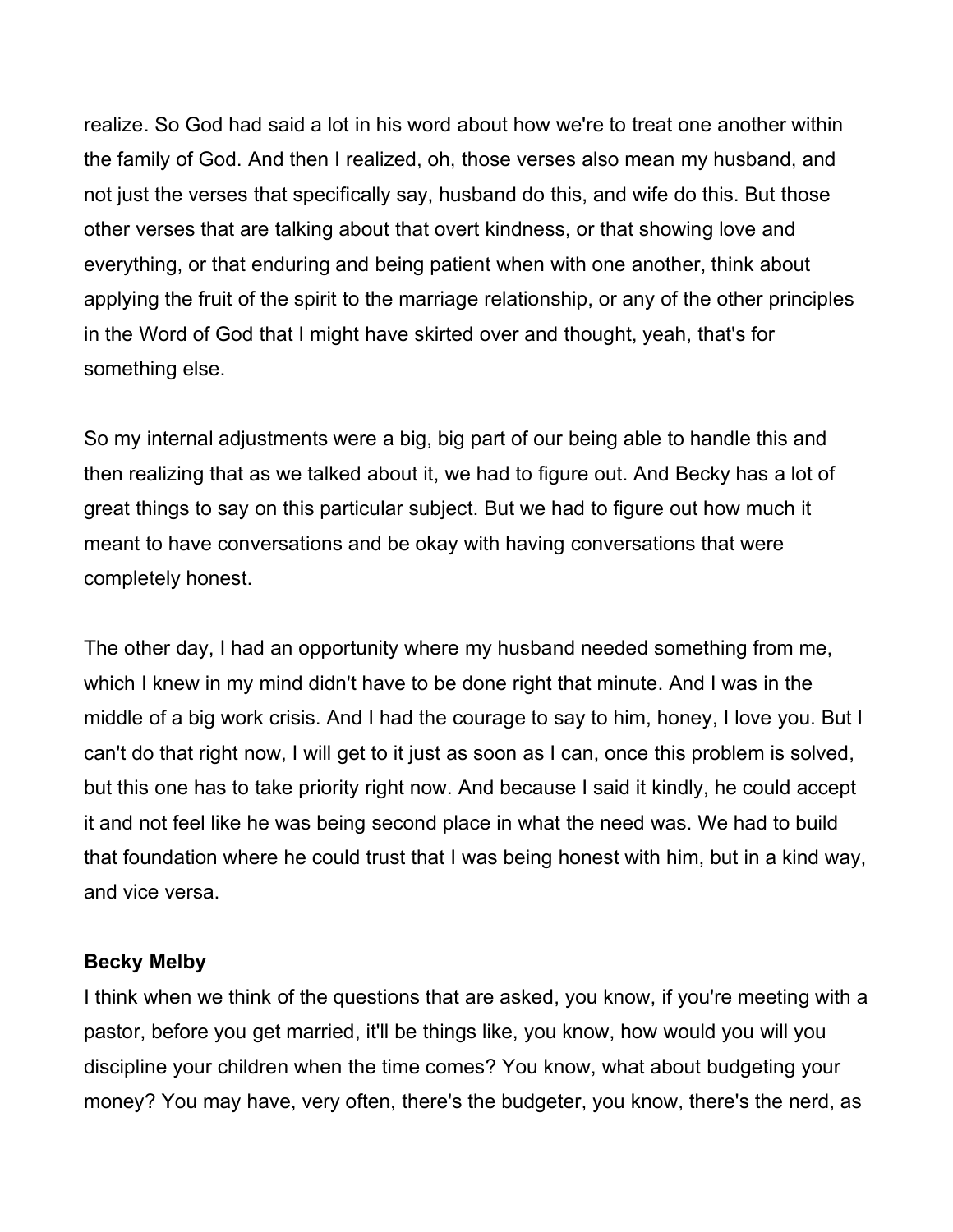Dave Ramsey says, the nerd and the free spirit, which is what we were, I was the let's just go with the flow. You know, how are you gonna spend your time? What are your hopes and dreams, what's on your bucket list?

You talk through those things, delightfully talk through them as you're dating, you know, you're looking forward to this wonderful life together, well, then you've got, you know, decades of raising children, separate careers, all of a sudden, boom, you're in a brand new situation that isn't all that dissimilar from, you know, walking into marriage. So sitting down and having – and it doesn't have to be 'We need to talk,' it can be let's go for a walk, let's go for a drive. And, you know, start asking those questions like so, you know, now that we're both not working or now that we're both working from home, what do you want to do with your free time? How are we going to spend our separate time? Which is another whole topic.

That's so important, you know, I think just kind of looking at it like you're walking into this brand new phase of marriage and and look at it, it's an exciting adventure, it's not something to dread. This is wonderful. We all have friends who have lost their spouses. It's that's a good reminder that we don't know how long we're going to have. So just looking at every day as being precious and and trying to, you know, let the good always you know, overshadow the those little irritations. But I think even even making an actual list of questions that you can go to go through is going to be really helpful.

### **Cynthia Ruchti**

I love that Becky has often said that she because she works from home writing, and her husband has much more free time in that balance arena, that she'll often say something like, "My best writing time is \_\_\_\_\_." And then give him a time. "I need two hours to devote to my writing every day. Where can that fit best? For me, it's most comfortable from this hour to that hour, does that work into your plan? Or how does that work into your plan?" And sometimes it'll be something like if we want to go on an outing together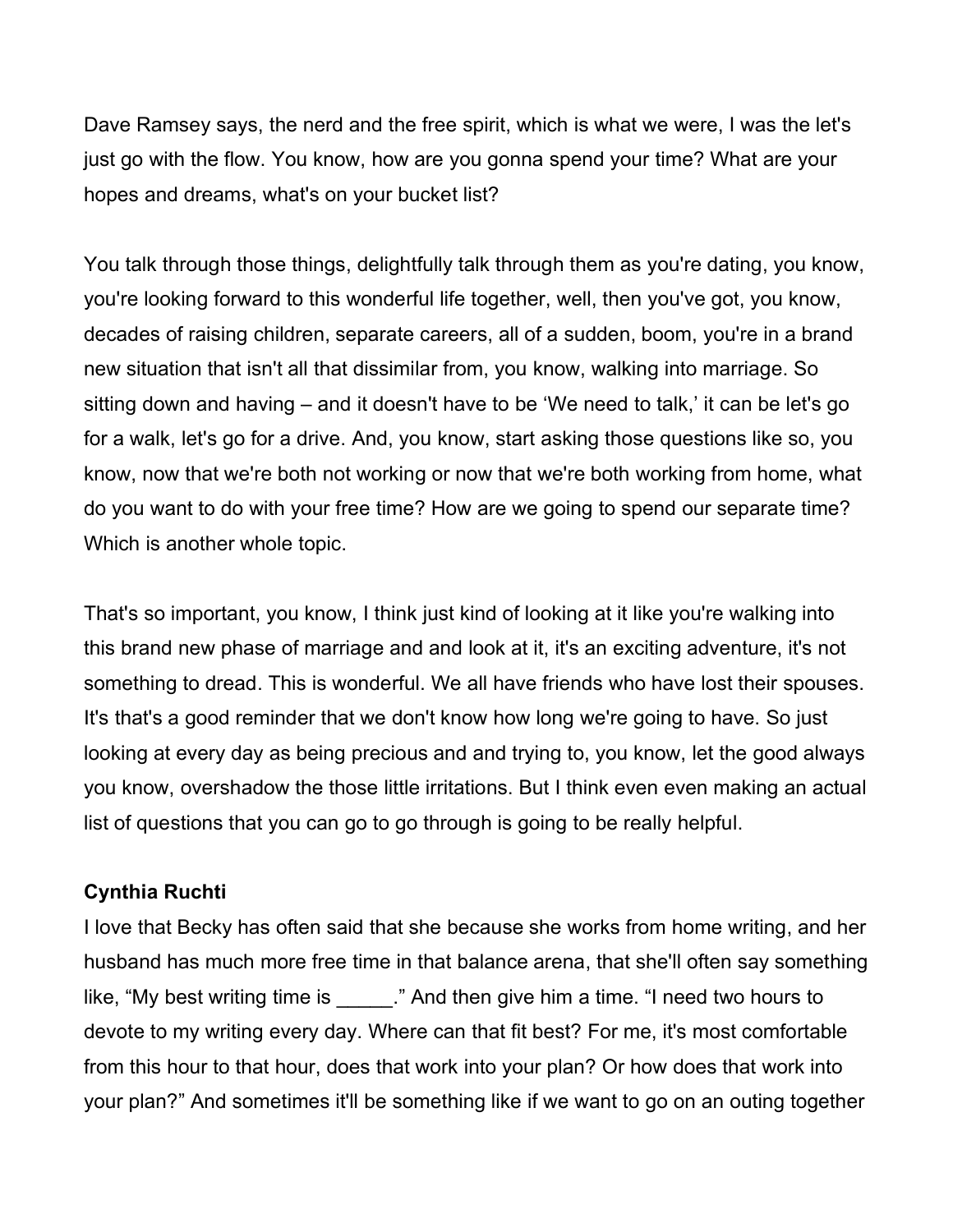or my husband suggests something that we can go do together, my Zoom schedule or my work schedule may not coincide with that, but if I can tell him I wish it could be today it can't, but I'm wide open Thursday, are you? And then intentionally actually do that. Block off time for us together. It's another hint, but it's one of those things that unless you talk about it just like you would if it was in premarital counseling, it's not going to happen naturally, the time and our own desires can fill up the space real fast.

### **Cheri Gregory**

I love the intentionality that I'm hearing from both of you. And one of the things I'm realizing is in premarital counseling slink, we were all starry-eyed, and this all sounded so fun and so romantic. Like all of it, even conflict sounded exciting. But now all these years later, there's just all these assumptions. Because after all, we've done life, it should be natural by now, it should be easier by now. And some, for some couples, it probably is; for other couples, you know, over the years, actually, they might have accumulated a bit of baggage that gets thrown into the mix. And so I love your practical advice here about having conversations about expectations around time and space and, and scheduling.

What are some of the discussions that you feel need to be recurring discussions? Like my – I tend to be very much one and done. We talked about it, we made the decision, you ought to remember it. I said that three years ago, I still mean it now. So are there – as you've been talking to other women, and in your own lives, are there certain decisions that need to keep recurring in order to keep that respect and appreciation going?

#### **Becky Melby**

We have to realize that we are not the same people we were in our 20s, and not the same people we were a couple months ago. So to constantly be talking about – I keep saying hopes and dreams, but I think that's crucial, because the things that I wanted to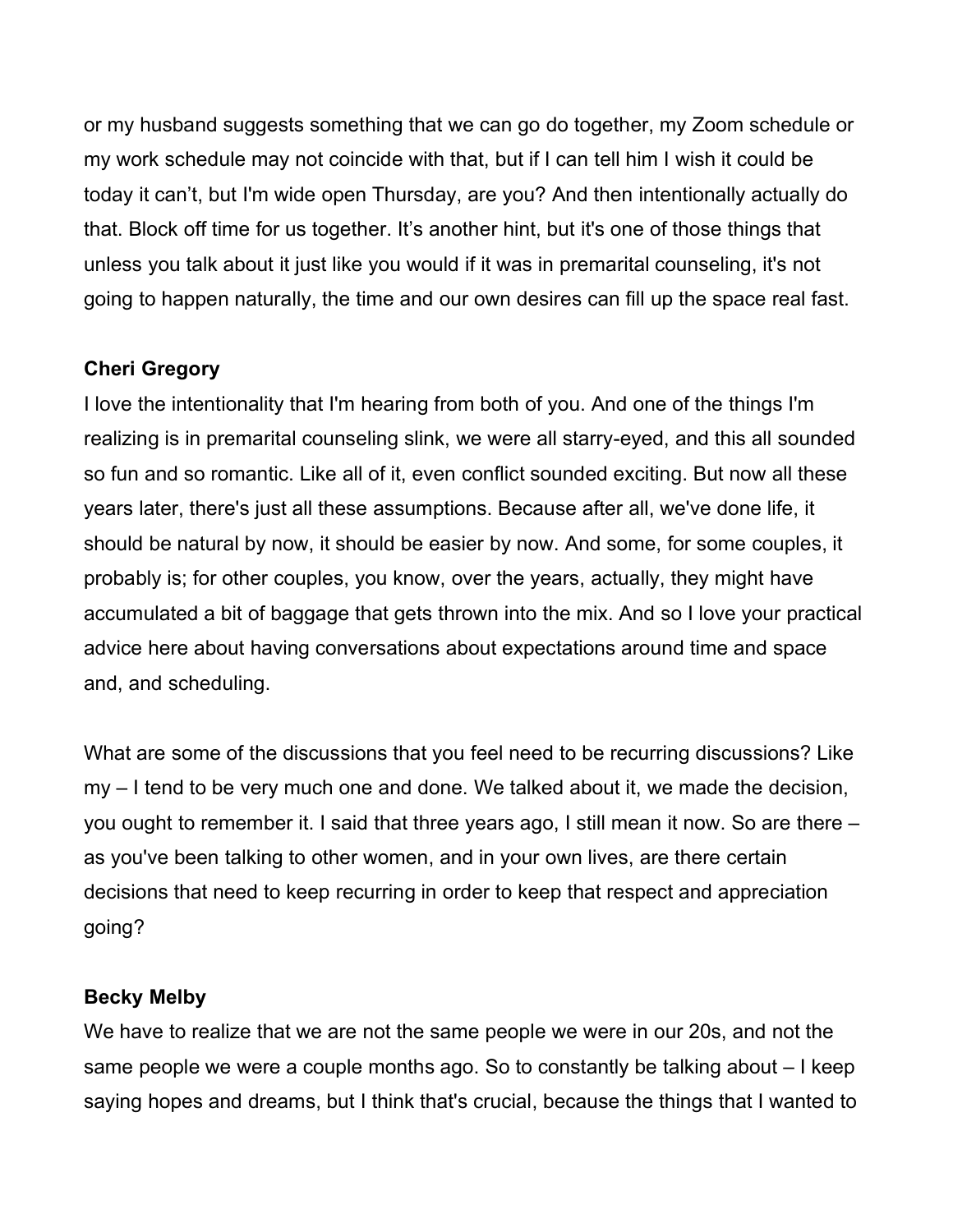do even last year have changed. And I have new things that I'd love to try or do. So just to having those conversations all the time about, you know, what sounds fun to you? What would you like to do? Is there anything that you have been doing tour wise that you're just, you're not enjoying? Is there a way that I could make it easier for you? We bought a double recliner, loveseat recliners. And we intentionally got one that didn't have the console in the middle so that we have our snuggle time while we're drinking coffee in the morning or at night watching a show.

But we use that time to say, so what does tomorrow look like for you? And then, you know, he shares the things that he wants to accomplish or do for fun, I share the things, you know, like Cynthia said, it's usually "Well, I have to have two hours, or I have a Zoom call schedule that," you know, such and such a time, he's a lot more flexible right now. And so we just we try to talk about those things before we're right on top of them. So if he's hoping to go for a motorcycle ride, and I've got, you know, two phone calls I have to make he isn't, you know, he isn't shocked or disappointed. So just staying on top of everybody's desires and what they how they want to use the day.

And then there's there are long range things too, that need to be discussed, how – what are we going to do for vacation, or we have to spend time with the in laws, so you know, the long range goals are so important too.

#### **Cynthia Ruchti**

There were some things in the discussion that came up in our house that turned out to be one or two word changes that were pretty significant. One of them in our household was that for many, many years, way more than I can – I'm one of those people who loves to move, and we haven't moved for 42 years. So there's a little thing there. But our house, for most of those years had a real tight pinch point of 18 inches that was the main traffic flow area that doesn't meet code anywhere but it's 100 year old farmhouse. So we were always having to be single file through that pinch point. My husband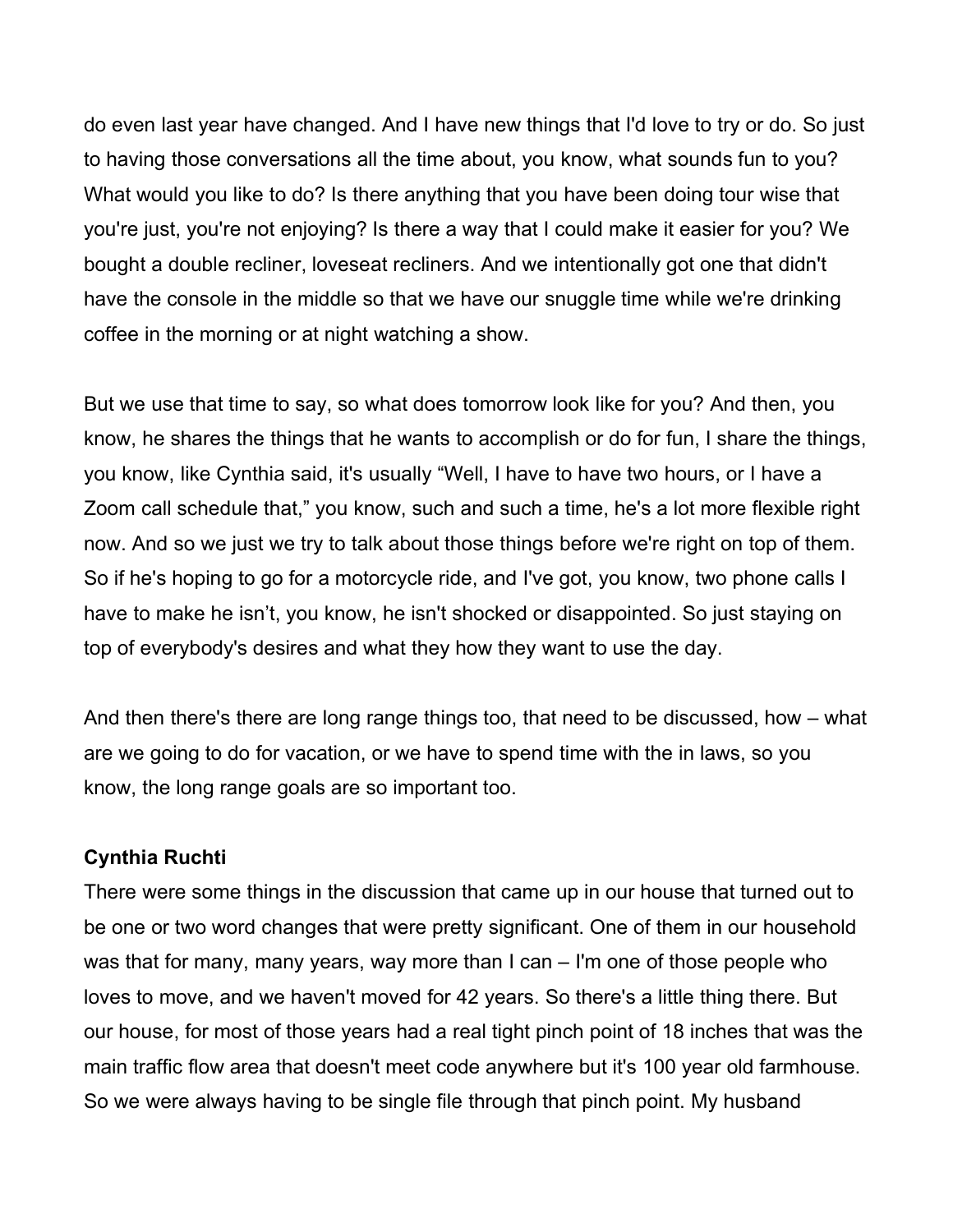changed his "Excuse me," when we were both trying to go through that same spot, he changed it – almost, let's say supernaturally, he changed it to say, "Excuse me, my love." And that little bit that he put on the end of that sentence, all of a sudden made that pinch point a place of endearment as opposed to a place of irritation.

And for me, I had been asking him in the mornings, "What's on your agenda for the day?" Expressing it that way, and got silence from the other end. Or he said "I don't know." And all of a sudden I realized he doesn't want to have a pre-planned schedule. He's had a pre-planned schedule his entire life. And the concept that he would have to know already at breakfast what the day is going to hold was not what he desired. I had thought about mine the night before, I was ready to go. That was my personality. And when I saw this look in his eye, where he was resisting that question, I realized that's not the way I can best ask that question for him. And so I had to readjust just a couple of words of how I was going to ask what he was looking forward to in that day, or was there something in his day that I needed to be aware of so I could work around it.

#### **Becky Melby**

We had a similar thing before my husband actually retired. I kept pushing him, saying you need to make a list, you need to put down all these things you haven't been able to do for, you know, 40 years and – because that's how I would have done it, I would have been looking forward to 'Oh, now I can do this now I can, you know, pick up this craft or this hobby,' and same kind of thing. I was getting this resistance and I just couldn't understand it. And he finally said, I can't wrap my brain around having free time. And when I accepted that, that he would have to be in it, and experience that, you know, no schedule feeling before he could actually think 'Oh, I think I'd like to, you know, do this, I'd like to go to the to the shooting range,' you know, just different things like that. And now he has found things to you know, that keep him busy, but I had to just back off on that.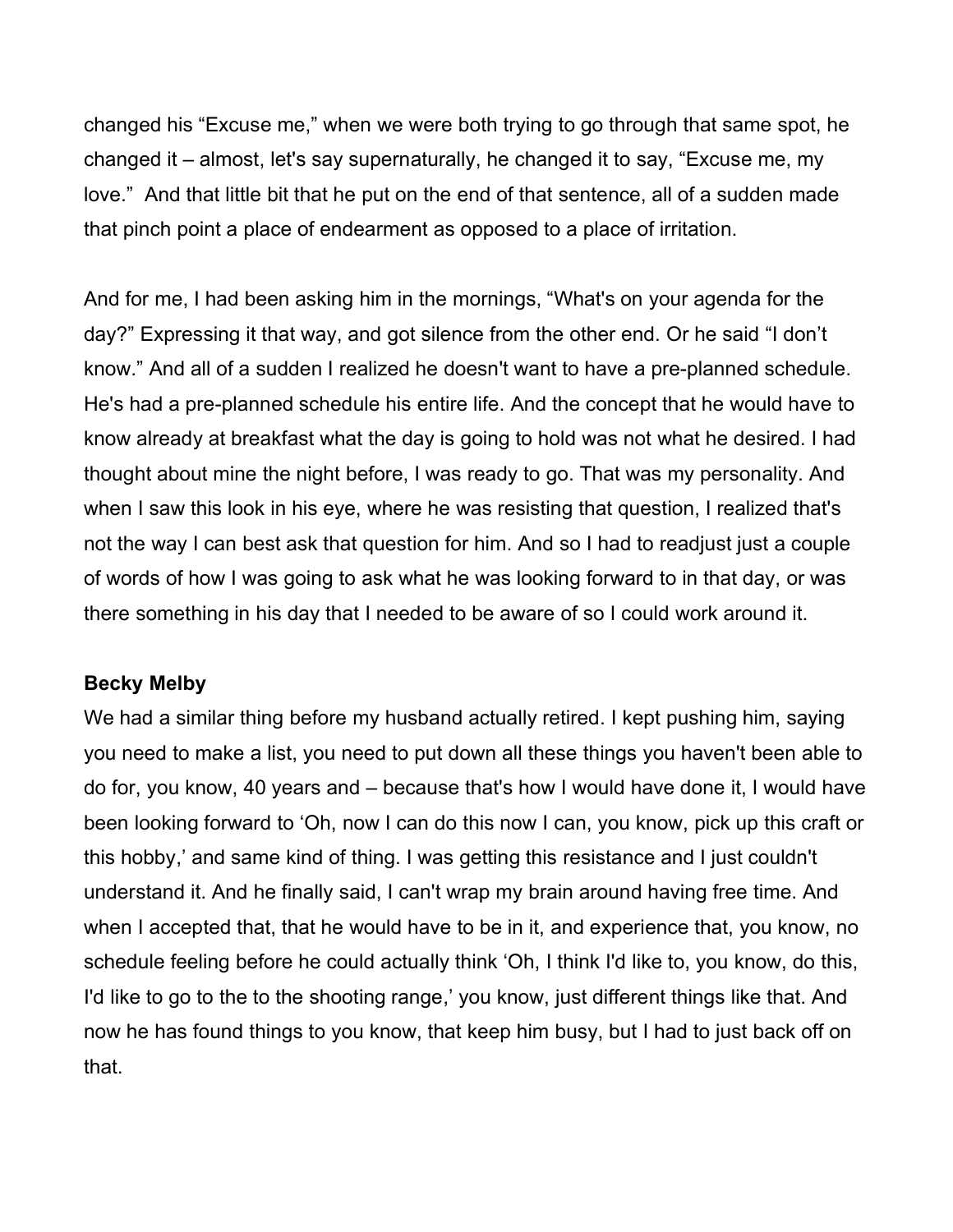## **Cheri Gregory**

Friends, we so appreciate you tuning in each and every week.

## **Amy Carroll**

And we're especially grateful to Cynthia Ruchti and Becky Melby, co-authors of *Spouse in the House: Rearranging Our Attitudes to Make Room for Each Other*, and their publisher, Kriegel Publications, for making this week's episode of Grit'n'Grace possible.

## **Cheri Gregory**

Check out this episode's web page at gritngracethepodcast.com/episode253. There you'll find this week's transcript and a link to Cynthia and Becky's book, *Spouse in the House: Rearranging Our Attitudes to Make Room for Each Other*.

## **Amy Carroll**

Be sure to join us next week for part two of our conversation with Cynthia Ruchti and Becky Melby, co-authors of *Spouse in the House: Rearranging Our Attitudes to Make Room for Each Other*.

### **Cheri Gregory**

For today, grow your grit,

## **Amy Carroll**

embrace God's grace,

### **Cheri Gregory**

and as God reveals the next step to live your one life well,

## **Amy Carroll**

we'll be cheering you on!